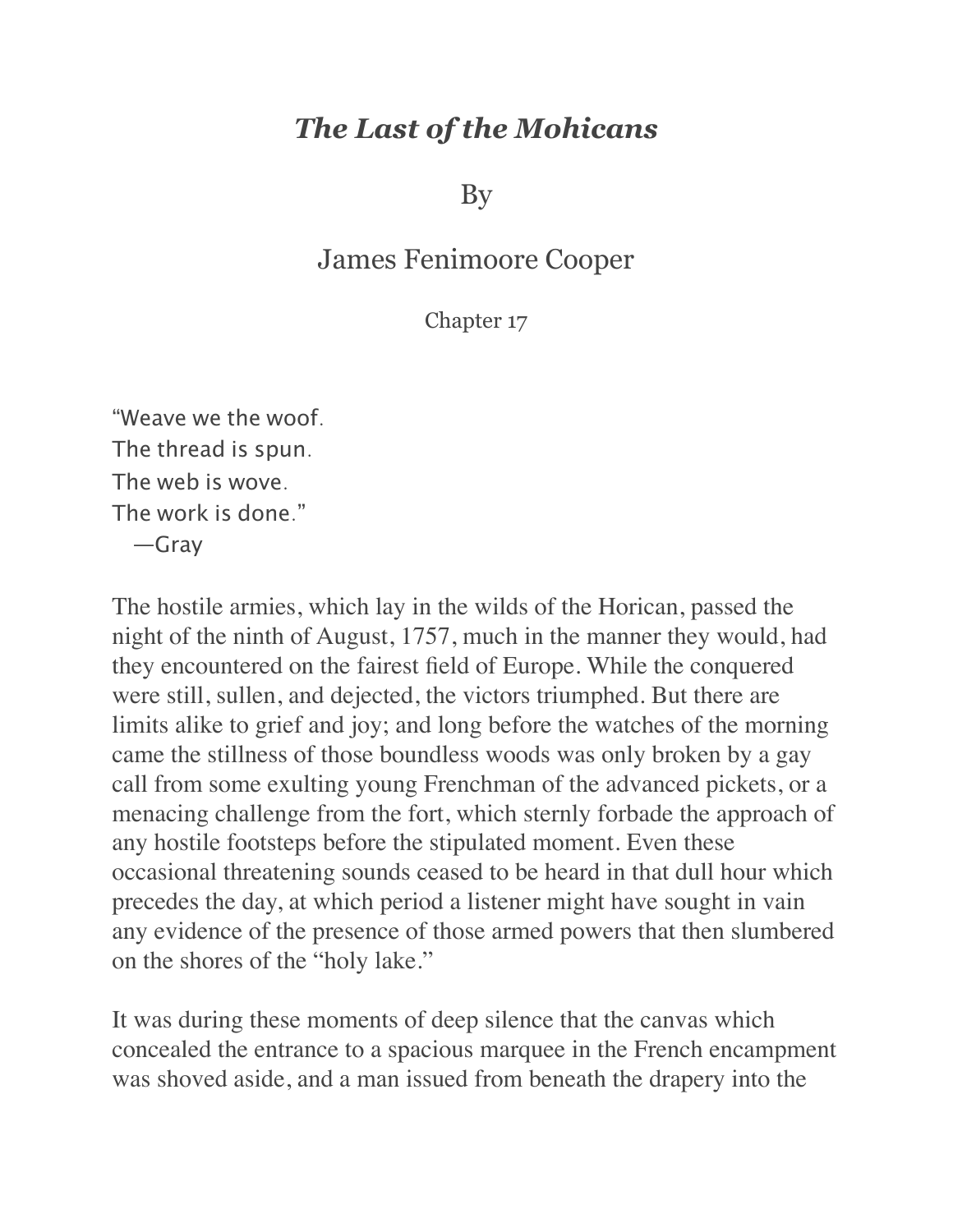open air. He was enveloped in a cloak that might have been intended as a protection from the chilling damps of the woods, but which served equally well as a mantle to conceal his person. He was permitted to pass the grenadier, who watched over the slumbers of the French commander, without interruption, the man making the usual salute which betokens military deference, as the other passed swiftly through the little city of tents, in the direction of William Henry. Whenever this unknown individual encountered one of the numberless sentinels who crossed his path, his answer was prompt, and, as it appeared, satisfactory; for he was uniformly allowed to proceed without further interrogation.

With the exception of such repeated but brief interruptions, he had moved silently from the center of the camp to its most advanced outposts, when he drew nigh the soldier who held his watch nearest to the works of the enemy. As he approached he was received with the usual challenge:

"Qui vive?"

"France," was the reply.

"Le mot d'ordre?"

"La victorie," said the other, drawing so nigh as to be heard in a loud whisper.

"C'est bien," returned the sentinel, throwing his musket from the charge to his shoulder; "vous promenez bien matin, monsieur!"

"Il est necessaire d'etre vigilant, mon enfant," the other observed, dropping a fold of his cloak, and looking the soldier close in the face as he passed him, still continuing his way toward the British fortification. The man started; his arms rattled heavily as he threw them forward in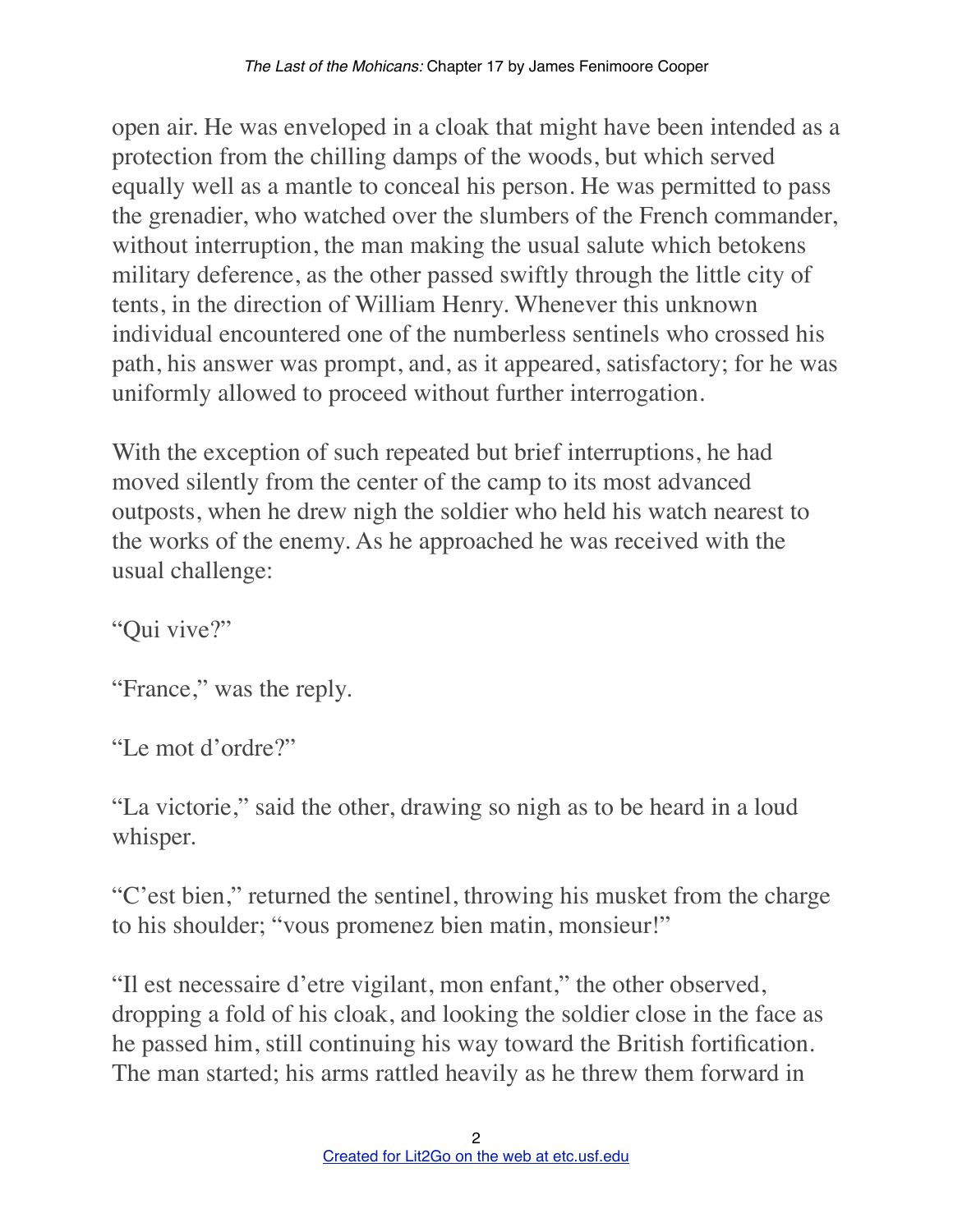the lowest and most respectful salute; and when he had again recovered his piece, he turned to walk his post, muttering between his teeth:

"Il faut etre vigilant, en verite! je crois que nous avons la, un caporal qui ne dort jamais!"

The officer proceeded, without affecting to hear the words which escaped the sentinel in his surprise; nor did he again pause until he had reached the low strand, and in a somewhat dangerous vicinity to the western water bastion of the fort. The light of an obscure moon was just sufficient to render objects, though dim, perceptible in their outlines. He, therefore, took the precaution to place himself against the trunk of a tree, where he leaned for many minutes, and seemed to contemplate the dark and silent mounds of the English works in profound attention. His gaze at the ramparts was not that of a curious or idle spectator; but his looks wandered from point to point, denoting his knowledge of military usages, and betraying that his search was not unaccompanied by distrust. At length he appeared satisfied; and having cast his eyes impatiently upward toward the summit of the eastern mountain, as if anticipating the approach of the morning, he was in the act of turning on his footsteps, when a light sound on the nearest angle of the bastion caught his ear, and induced him to remain.

Just then a figure was seen to approach the edge of the rampart, where it stood, apparently contemplating in its turn the distant tents of the French encampment. Its head was then turned toward the east, as though equally anxious for the appearance of light, when the form leaned against the mound, and seemed to gaze upon the glassy expanse of the waters, which, like a submarine firmament, glittered with its thousand mimic stars. The melancholy air, the hour, together with the vast frame of the man who thus leaned, musing, against the English ramparts, left no doubt as to his person in the mind of the observant spectator. Delicacy, no less than prudence, now urged him to retire; and he had moved cautiously round the body of the tree for that purpose, when another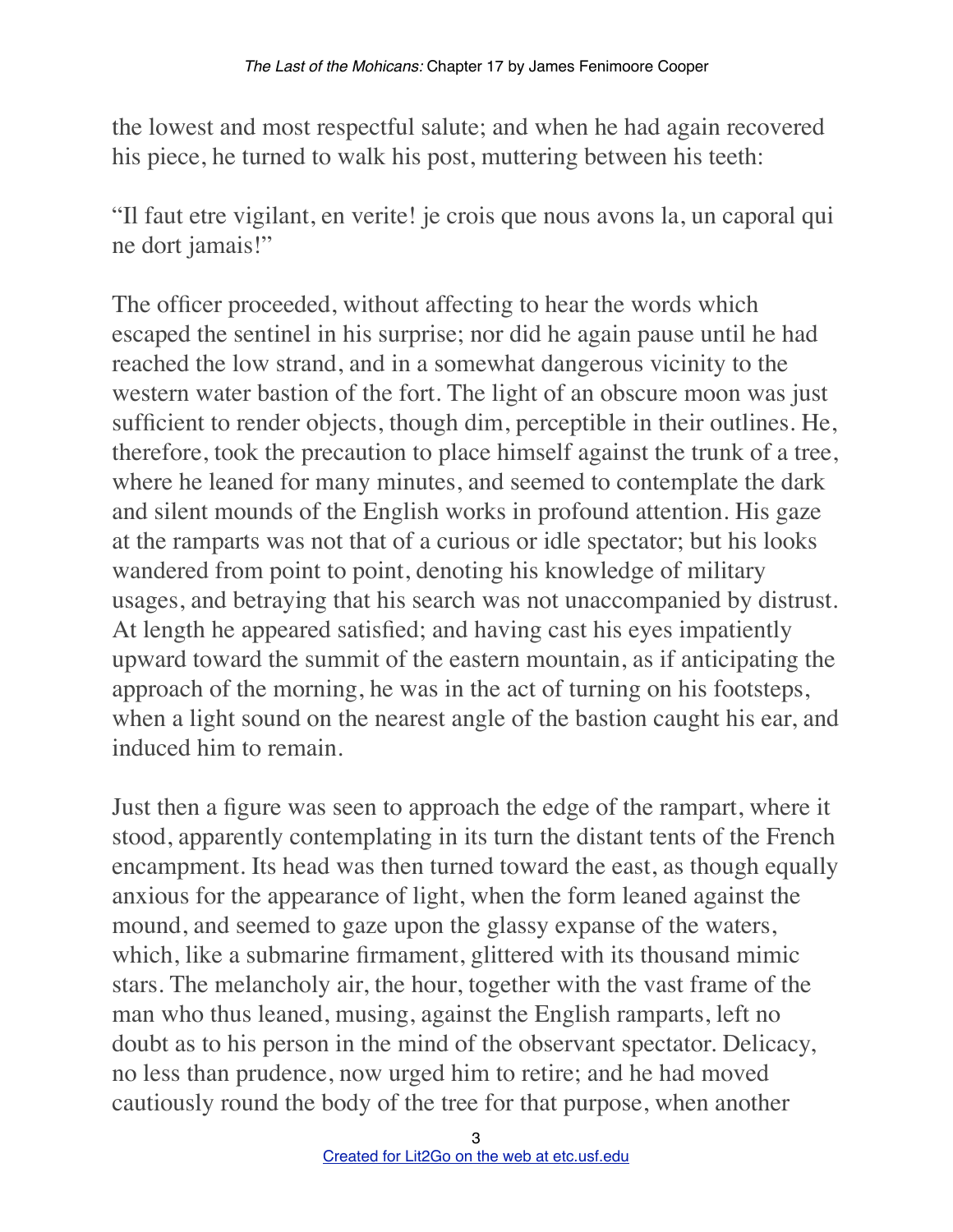sound drew his attention, and once more arrested his footsteps. It was a low and almost inaudible movement of the water, and was succeeded by a grating of pebbles one against the other. In a moment he saw a dark form rise, as it were, out of the lake, and steal without further noise to the land, within a few feet of the place where he himself stood. A rifle next slowly rose between his eyes and the watery mirror; but before it could be discharged his own hand was on the lock.

"Hugh!" exclaimed the savage, whose treacherous aim was so singularly and so unexpectedly interrupted.

Without making any reply, the French officer laid his hand on the shoulder of the Indian, and led him in profound silence to a distance from the spot, where their subsequent dialogue might have proved dangerous, and where it seemed that one of them, at least, sought a victim. Then throwing open his cloak, so as to expose his uniform and the cross of St. Louis which was suspended at his breast, Montcalm sternly demanded:

"What means this? Does not my son know that the hatchet is buried between the English and his Canadian Father?"

"What can the Hurons do?" returned the savage, speaking also, though imperfectly, in the French language.

"Not a warrior has a scalp, and the pale faces make friends!"

"Ha, Le Renard Subtil! Methinks this is an excess of zeal for a friend who was so late an enemy! How many suns have set since Le Renard struck the war–post of the English?"

"Where is that sun?" demanded the sullen savage. "Behind the hill; and it is dark and cold. But when he comes again, it will be bright and warm. Le Subtil is the sun of his tribe. There have been clouds, and many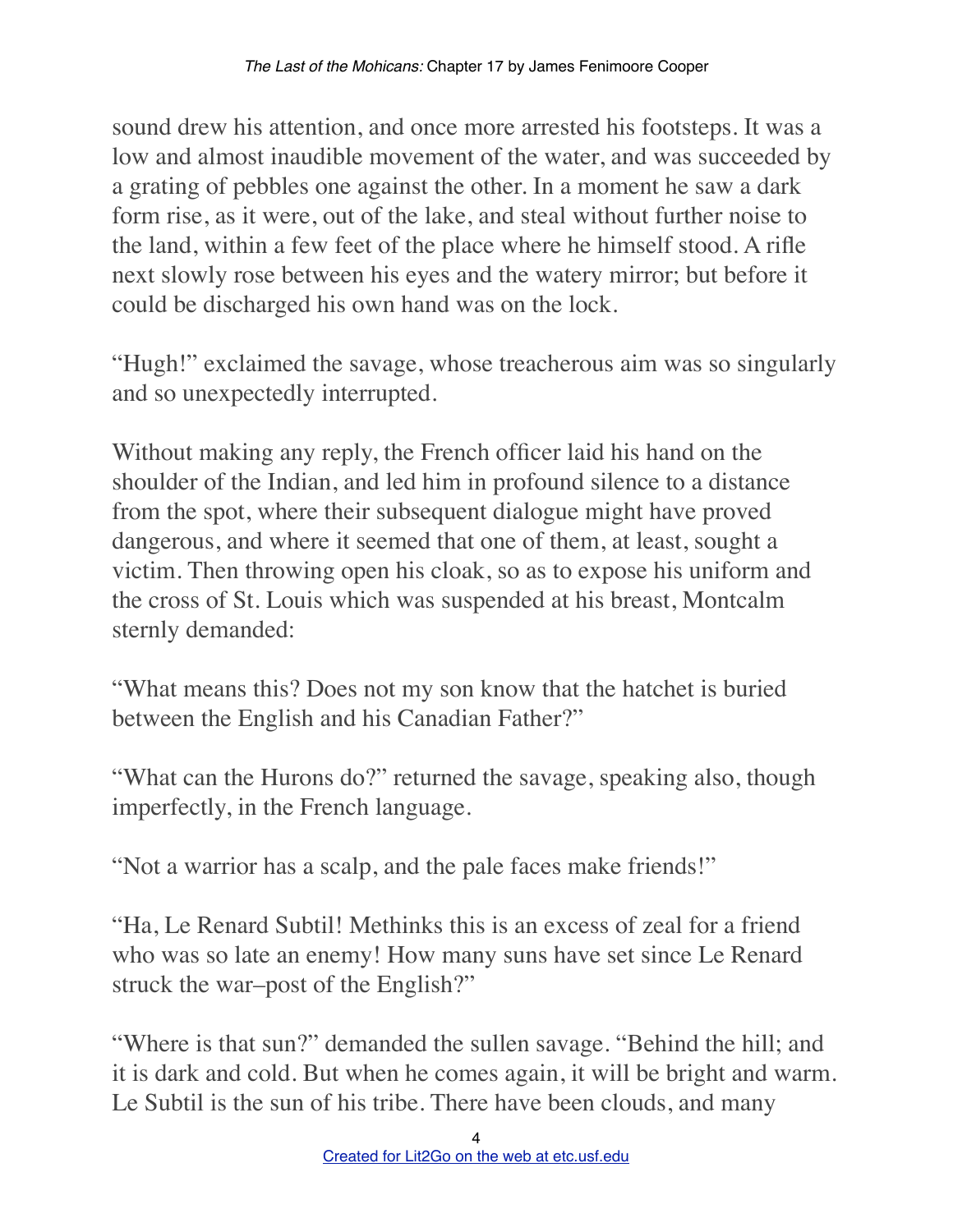mountains between him and his nation; but now he shines and it is a clear sky!"

"That Le Renard has power with his people, I well know," said Montcalm; "for yesterday he hunted for their scalps, and to–day they hear him at the council–fire."

"Magua is a great chief."

"Let him prove it, by teaching his nation how to conduct themselves toward our new friends"

"Why did the chief of the Canadas bring his young men into the woods, and fire his cannon at the earthen house?" demanded the subtle Indian.

"To subdue it. My master owns the land, and your father was ordered to drive off these English squatters. They have consented to go, and now he calls them enemies no longer."

"'Tis well. Magua took the hatchet to color it with blood. It is now bright; when it is red, it shall be buried."

"But Magua is pledged not to sully the lilies of France. The enemies of the great king across the salt lake are his enemies; his friends, the friends of the Hurons."

"Friends!" repeated the Indian in scorn. "Let his father give Magua a hand."

Montcalm, who felt that his influence over the warlike tribes he had gathered was to be maintained by concession rather than by power, complied reluctantly with the other's request. The savage placed the fingers of the French commander on a deep scar in his bosom, and then exultingly demanded: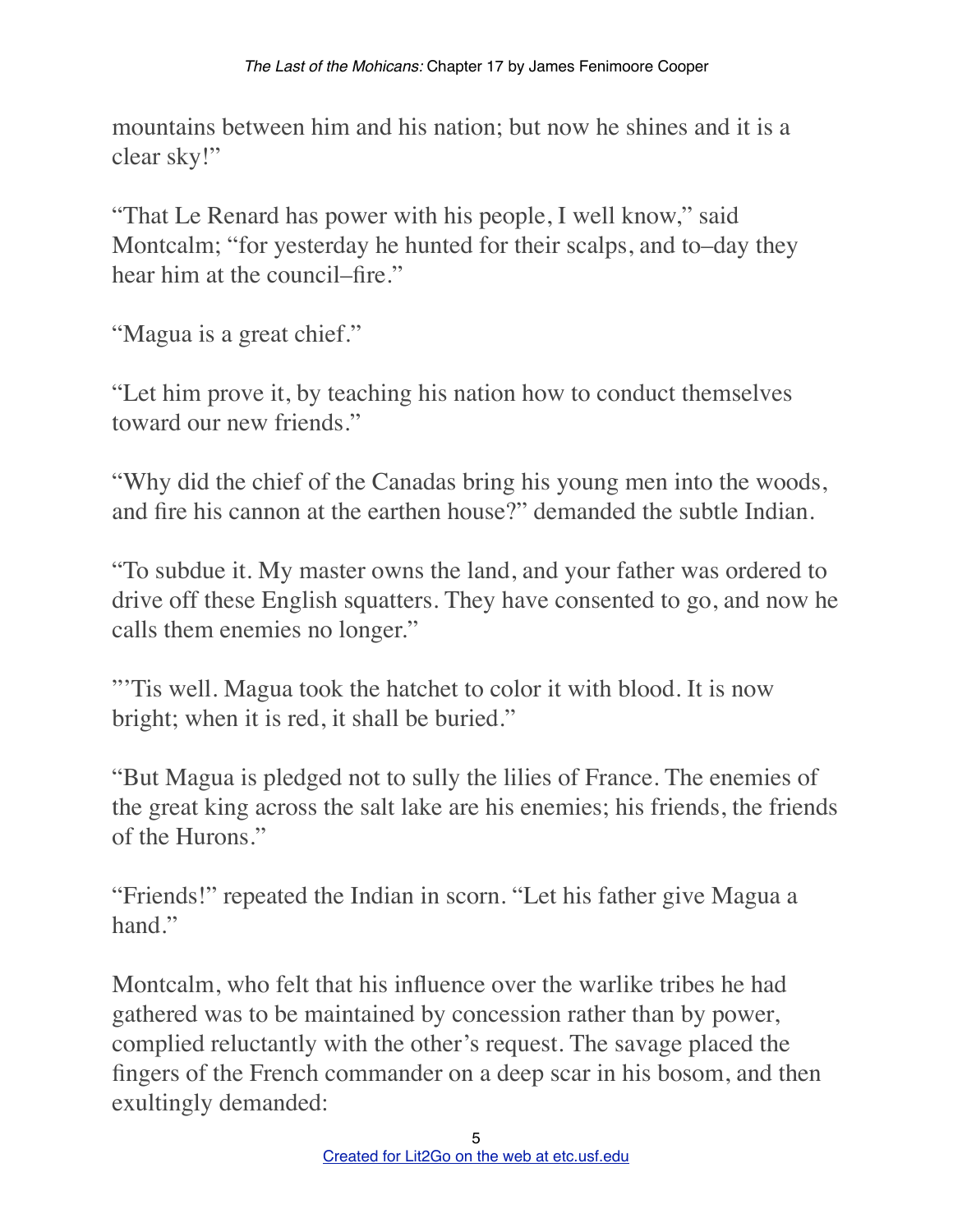"Does my father know that?"

"What warrior does not? 'Tis where a leaden bullet has cut."

"And this?" continued the Indian, who had turned his naked back to the other, his body being without its usual calico mantle.

"This!––my son has been sadly injured here; who has done this?"

"Magua slept hard in the English wigwams, and the sticks have left their mark," returned the savage, with a hollow laugh, which did not conceal the fierce temper that nearly choked him. Then, recollecting himself, with sudden and native dignity, he added: "Go; teach your young men it is peace. Le Renard Subtil knows how to speak to a Huron warrior."

Without deigning to bestow further words, or to wait for any answer, the savage cast his rifle into the hollow of his arm, and moved silently through the encampment toward the woods where his own tribe was known to lie. Every few yards as he proceeded he was challenged by the sentinels; but he stalked sullenly onward, utterly disregarding the summons of the soldiers, who only spared his life because they knew the air and tread no less than the obstinate daring of an Indian.

Montcalm lingered long and melancholy on the strand where he had been left by his companion, brooding deeply on the temper which his ungovernable ally had just discovered. Already had his fair fame been tarnished by one horrid scene, and in circumstances fearfully resembling those under which he now found himself. As he mused he became keenly sensible of the deep responsibility they assume who disregard the means to attain the end, and of all the danger of setting in motion an engine which it exceeds human power to control. Then shaking off a train of reflections that he accounted a weakness in such a moment of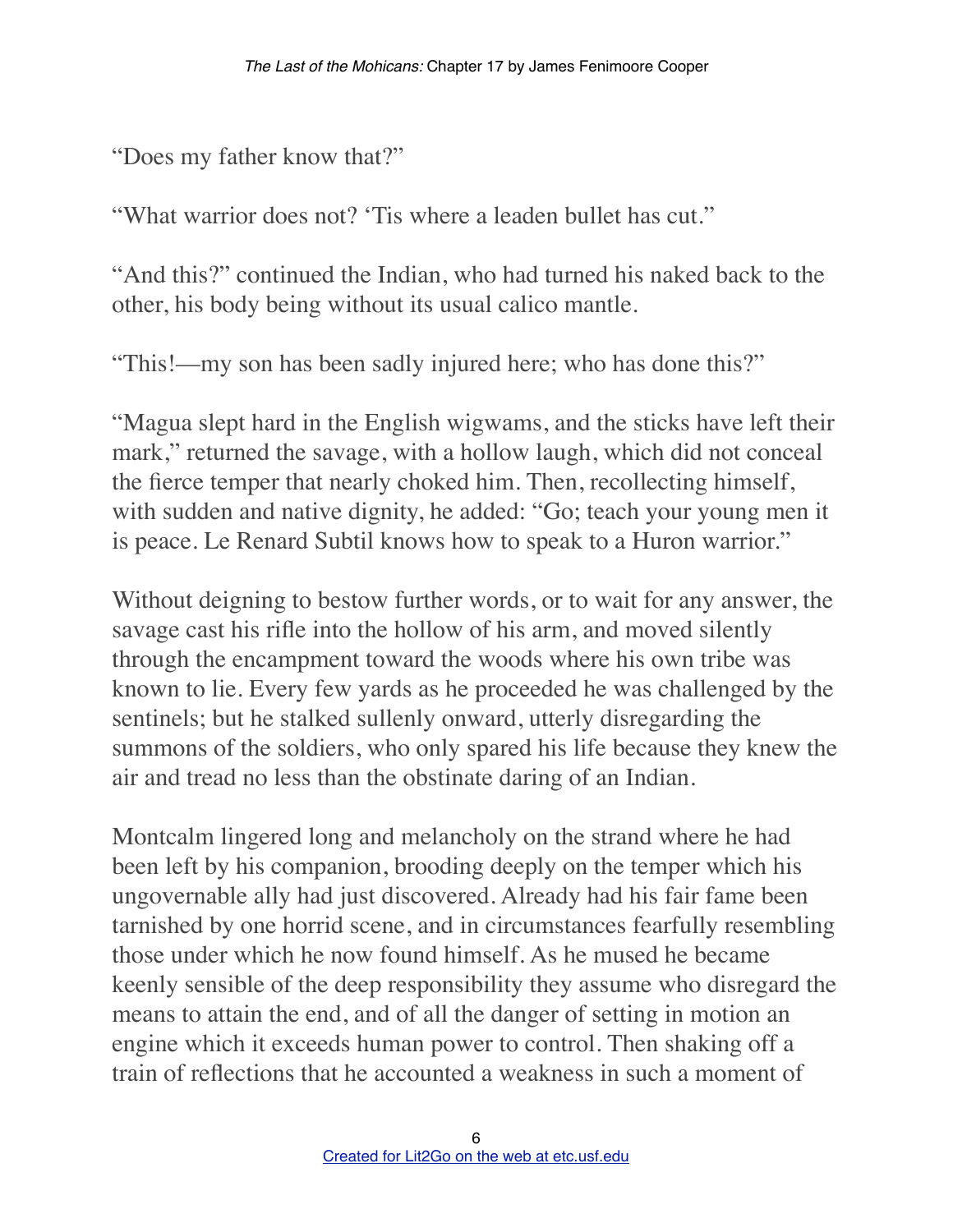triumph, he retraced his steps toward his tent, giving the order as he passed to make the signal that should arouse the army from its slumbers.

The first tap of the French drums was echoed from the bosom of the fort, and presently the valley was filled with the strains of martial music, rising long, thrilling and lively above the rattling accompaniment. The horns of the victors sounded merry and cheerful flourishes, until the last laggard of the camp was at his post; but the instant the British fifes had blown their shrill signal, they became mute. In the meantime the day had dawned, and when the line of the French army was ready to receive its general, the rays of a brilliant sun were glancing along the glittering array. Then that success, which was already so well known, was officially announced; the favored band who were selected to guard the gates of the fort were detailed, and defiled before their chief; the signal of their approach was given, and all the usual preparations for a change of masters were ordered and executed directly under the guns of the contested works.

A very different scene presented itself within the lines of the Anglo– American army. As soon as the warning signal was given, it exhibited all the signs of a hurried and forced departure. The sullen soldiers shouldered their empty tubes and fell into their places, like men whose blood had been heated by the past contest, and who only desired the opportunity to revenge an indignity which was still wounding to their pride, concealed as it was under the observances of military etiquette.

Women and children ran from place to place, some bearing the scanty remnants of their baggage, and others searching in the ranks for those countenances they looked up to for protection.

Munro appeared among his silent troops firm but dejected. It was evident that the unexpected blow had struck deep into his heart, though he struggled to sustain his misfortune with the port of a man.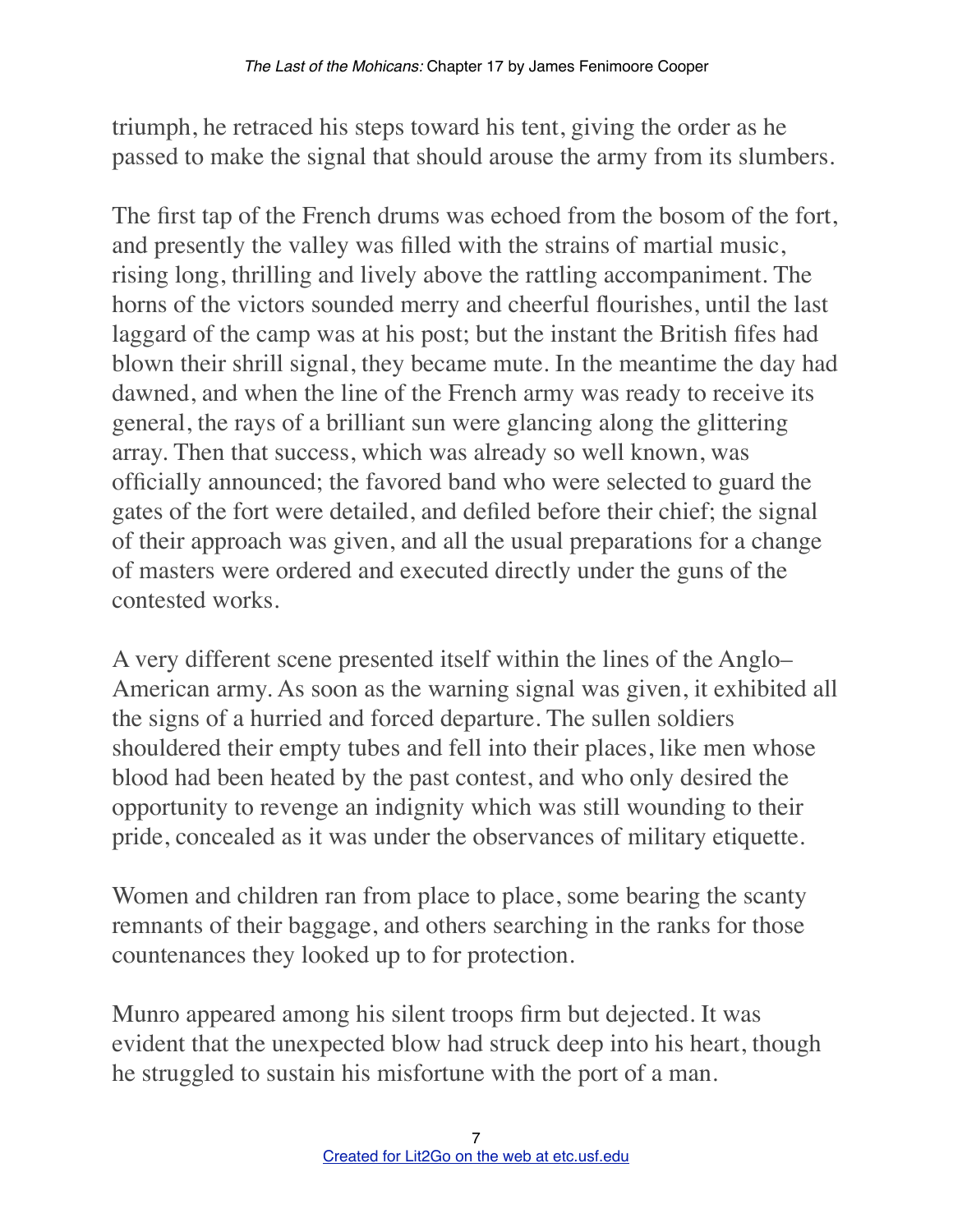Duncan was touched at the quiet and impressive exhibition of his grief. He had discharged his own duty, and he now pressed to the side of the old man, to know in what particular he might serve him.

"My daughters," was the brief but expressive reply.

"Good heavens! are not arrangements already made for their convenience?"

"To–day I am only a soldier, Major Heyward," said the veteran. "All that you see here, claim alike to be my children."

Duncan had heard enough. Without losing one of those moments which had now become so precious, he flew toward the quarters of Munro, in quest of the sisters. He found them on the threshold of the low edifice, already prepared to depart, and surrounded by a clamorous and weeping assemblage of their own sex, that had gathered about the place, with a sort of instinctive consciousness that it was the point most likely to be protected. Though the cheeks of Cora were pale and her countenance anxious, she had lost none of her firmness; but the eyes of Alice were inflamed, and betrayed how long and bitterly she had wept. They both, however, received the young man with undisguised pleasure; the former, for a novelty, being the first to speak.

"The fort is lost," she said, with a melancholy smile; "though our good name, I trust, remains."

"'Tis brighter than ever. But, dearest Miss Munro, it is time to think less of others, and to make some provision for yourself. Military usage–– pride––that pride on which you so much value yourself, demands that your father and I should for a little while continue with the troops. Then where to seek a proper protector for you against the confusion and chances of such a scene?"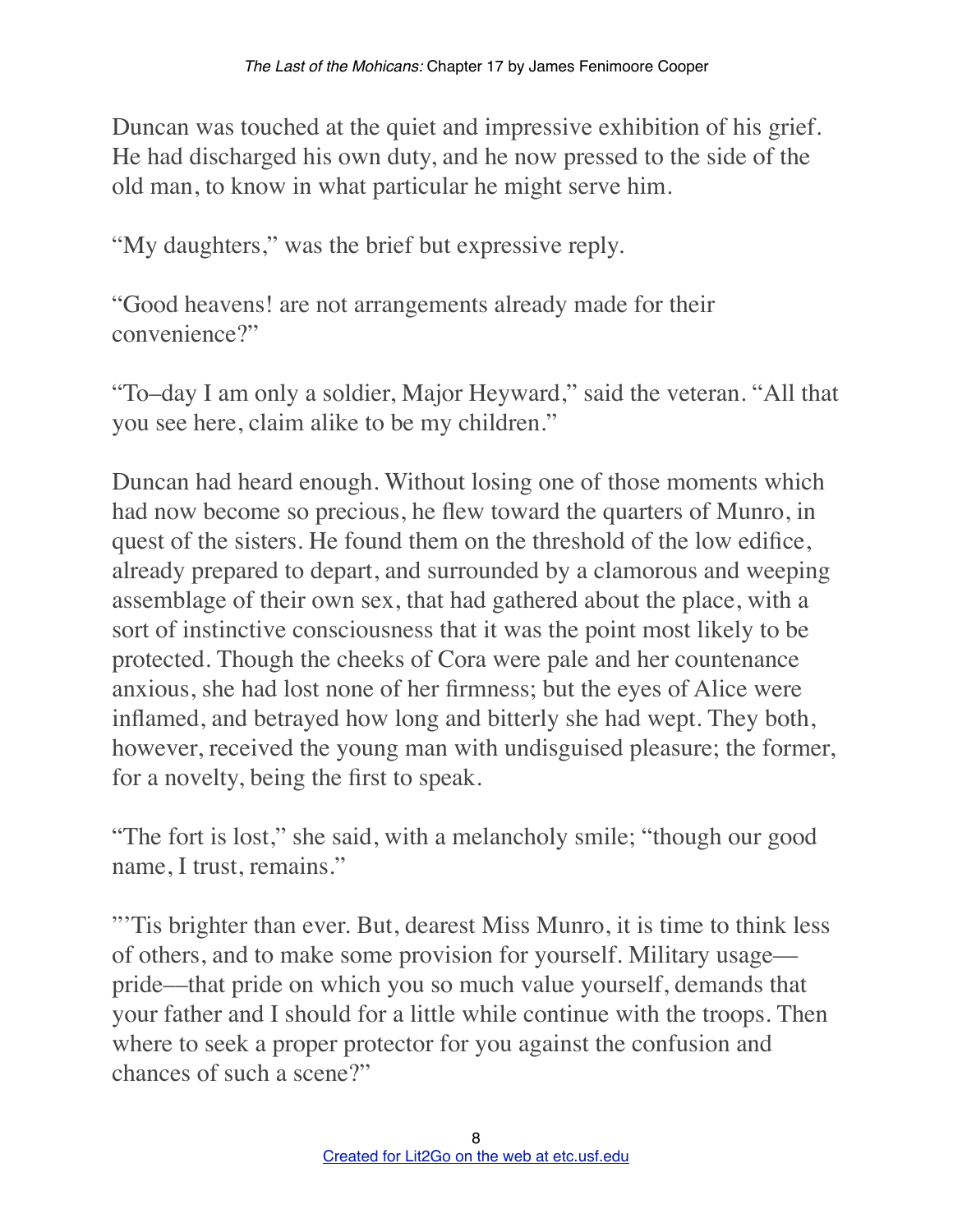"None is necessary," returned Cora; "who will dare to injure or insult the daughter of such a father, at a time like this?"

"I would not leave you alone," continued the youth, looking about him in a hurried manner, "for the command of the best regiment in the pay of the king. Remember, our Alice is not gifted with all your firmness, and God only knows the terror she might endure."

"You may be right," Cora replied, smiling again, but far more sadly than before. "Listen! chance has already sent us a friend when he is most needed."

Duncan did listen, and on the instant comprehended her meaning. The low and serious sounds of the sacred music, so well known to the eastern provinces, caught his ear, and instantly drew him to an apartment in an adjacent building, which had already been deserted by its customary tenants. There he found David, pouring out his pious feelings through the only medium in which he ever indulged. Duncan waited, until, by the cessation of the movement of the hand, he believed the strain was ended, when, by touching his shoulder, he drew the attention of the other to himself, and in a few words explained his wishes.

"Even so," replied the single–minded disciple of the King of Israel, when the young man had ended; "I have found much that is comely and melodious in the maidens, and it is fitting that we who have consorted in so much peril, should abide together in peace. I will attend them, when I have completed my morning praise, to which nothing is now wanting but the doxology. Wilt thou bear a part, friend? The meter is common, and the tune 'Southwell'."

Then, extending the little volume, and giving the pitch of the air anew with considerate attention, David recommenced and finished his strains, with a fixedness of manner that it was not easy to interrupt. Heyward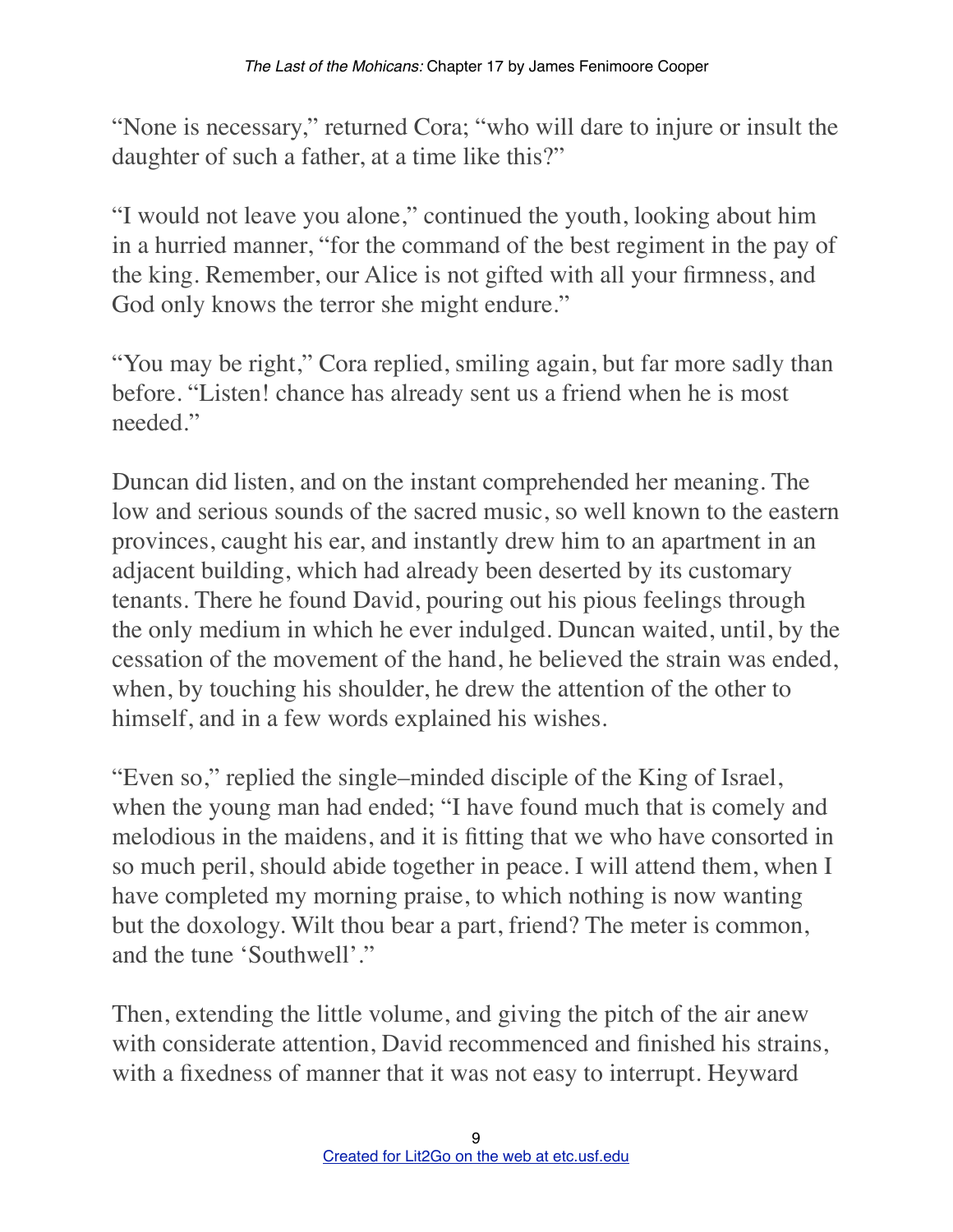was fain to wait until the verse was ended; when, seeing David relieving himself from the spectacles, and replacing the book, he continued.

"It will be your duty to see that none dare to approach the ladies with any rude intention, or to offer insult or taunt at the misfortune of their brave father. In this task you will be seconded by the domestics of their household."

"Even so."

"It is possible that the Indians and stragglers of the enemy may intrude, in which case you will remind them of the terms of the capitulation, and threaten to report their conduct to Montcalm. A word will suffice."

"If not, I have that here which shall," returned David, exhibiting his book, with an air in which meekness and confidence were singularly blended. Here are words which, uttered, or rather thundered, with proper emphasis, and in measured time, shall quiet the most unruly temper:

"'Why rage the heathen furiously'?"

"Enough," said Heyward, interrupting the burst of his musical invocation; "we understand each other; it is time that we should now assume our respective duties."

Gamut cheerfully assented, and together they sought the females. Cora received her new and somewhat extraordinary protector courteously, at least; and even the pallid features of Alice lighted again with some of their native archness as she thanked Heyward for his care. Duncan took occasion to assure them he had done the best that circumstances permitted, and, as he believed, quite enough for the security of their feelings; of danger there was none. He then spoke gladly of his intention to rejoin them the moment he had led the advance a few miles toward the Hudson, and immediately took his leave.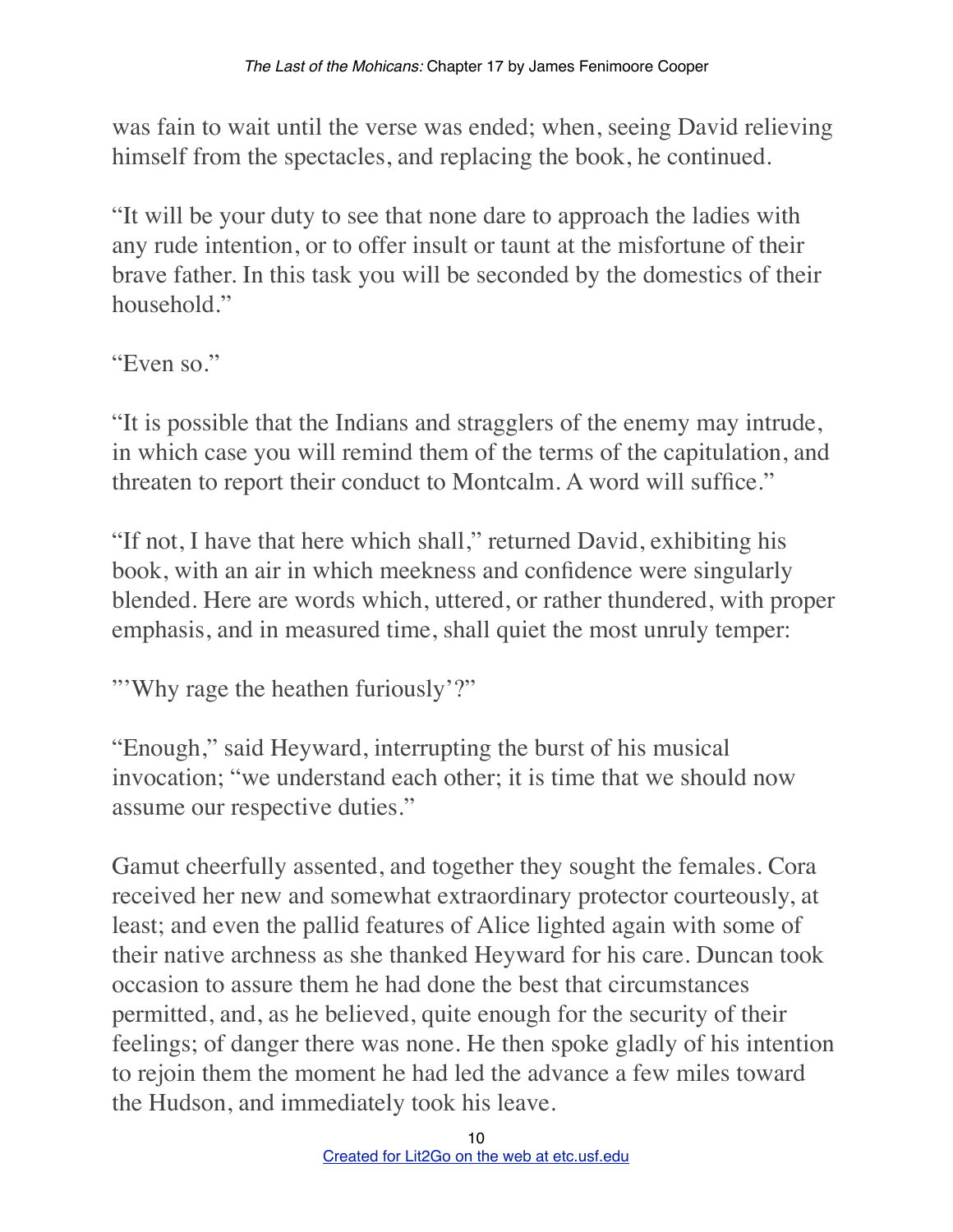By this time the signal for departure had been given, and the head of the English column was in motion. The sisters started at the sound, and glancing their eyes around, they saw the white uniforms of the French grenadiers, who had already taken possession of the gates of the fort. At that moment an enormous cloud seemed to pass suddenly above their heads, and, looking upward, they discovered that they stood beneath the wide folds of the standard of France.

"Let us go," said Cora; "this is no longer a fit place for the children of an English officer."

Alice clung to the arm of her sister, and together they left the parade, accompanied by the moving throng that surrounded them.

As they passed the gates, the French officers, who had learned their rank, bowed often and low, forbearing, however, to intrude those attentions which they saw, with peculiar tact, might not be agreeable. As every vehicle and each beast of burden was occupied by the sick and wounded, Cora had decided to endure the fatigues of a foot march, rather than interfere with their comforts. Indeed, many a maimed and feeble soldier was compelled to drag his exhausted limbs in the rear of the columns, for the want of the necessary means of conveyance in that wilderness. The whole, however, was in motion; the weak and wounded, groaning and in suffering; their comrades silent and sullen; and the women and children in terror, they knew not of what.

As the confused and timid throng left the protecting mounds of the fort, and issued on the open plain, the whole scene was at once presented to their eyes. At a little distance on the right, and somewhat in the rear, the French army stood to their arms, Montcalm having collected his parties, so soon as his guards had possession of the works. They were attentive but silent observers of the proceedings of the vanquished, failing in none of the stipulated military honors, and offering no taunt or insult, in their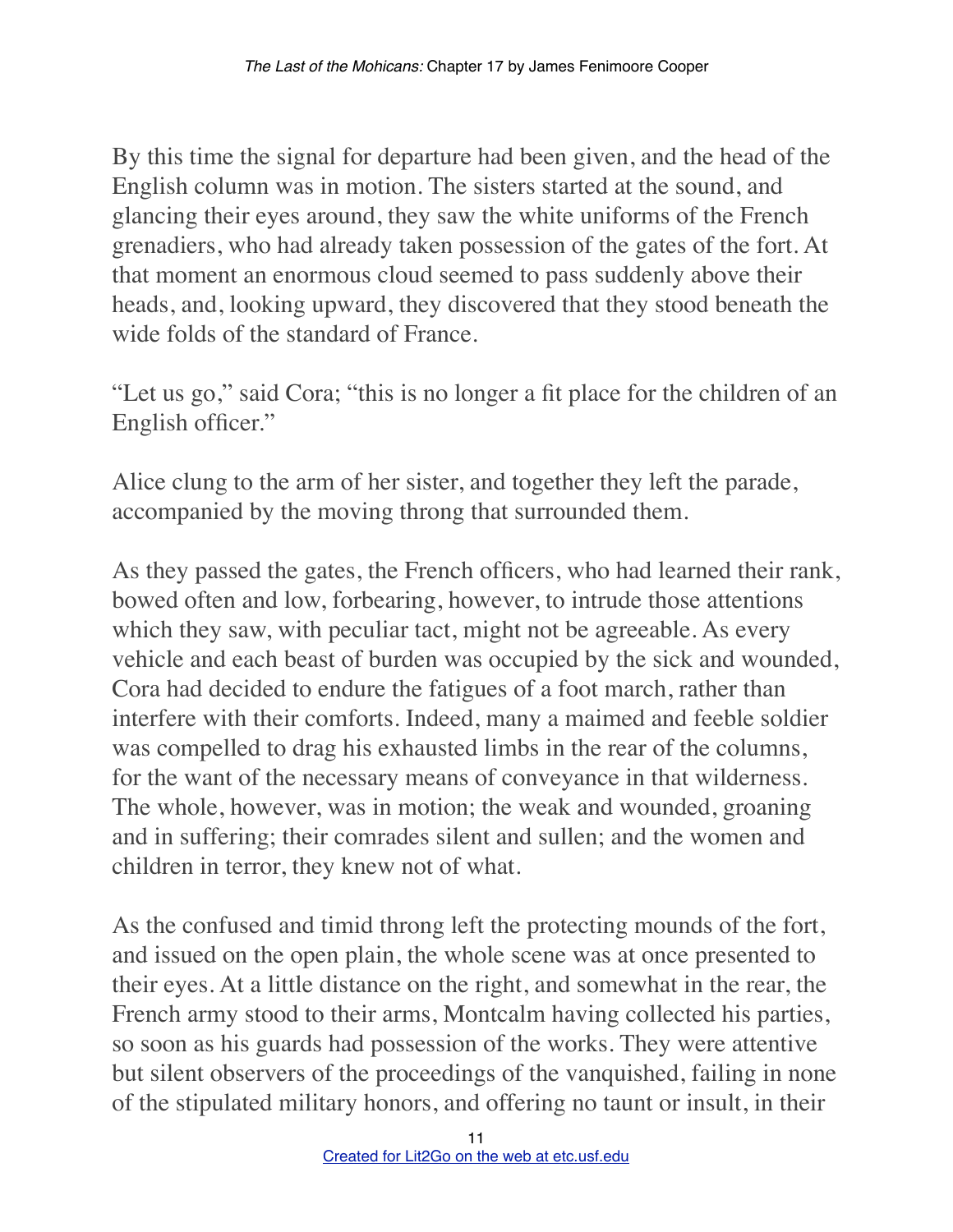success, to their less fortunate foes. Living masses of the English, to the amount, in the whole, of near three thousand, were moving slowly across the plain, toward the common center, and gradually approached each other, as they converged to the point of their march, a vista cut through the lofty trees, where the road to the Hudson entered the forest. Along the sweeping borders of the woods hung a dark cloud of savages, eyeing the passage of their enemies, and hovering at a distance, like vultures who were only kept from swooping on their prey by the presence and restraint of a superior army. A few had straggled among the conquered columns, where they stalked in sullen discontent; attentive, though, as yet, passive observers of the moving multitude.

The advance, with Heyward at its head, had already reached the defile, and was slowly disappearing, when the attention of Cora was drawn to a collection of stragglers by the sounds of contention. A truant provincial was paying the forfeit of his disobedience, by being plundered of those very effects which had caused him to desert his place in the ranks. The man was of powerful frame, and too avaricious to part with his goods without a struggle. Individuals from either party interfered; the one side to prevent and the other to aid in the robbery. Voices grew loud and angry, and a hundred savages appeared, as it were, by magic, where a dozen only had been seen a minute before. It was then that Cora saw the form of Magua gliding among his countrymen, and speaking with his fatal and artful eloquence. The mass of women and children stopped, and hovered together like alarmed and fluttering birds. But the cupidity of the Indian was soon gratified, and the different bodies again moved slowly onward.

The savages now fell back, and seemed content to let their enemies advance without further molestation. But, as the female crowd approached them, the gaudy colors of a shawl attracted the eyes of a wild and untutored Huron. He advanced to seize it without the least hesitation. The woman, more in terror than through love of the ornament, wrapped her child in the coveted article, and folded both more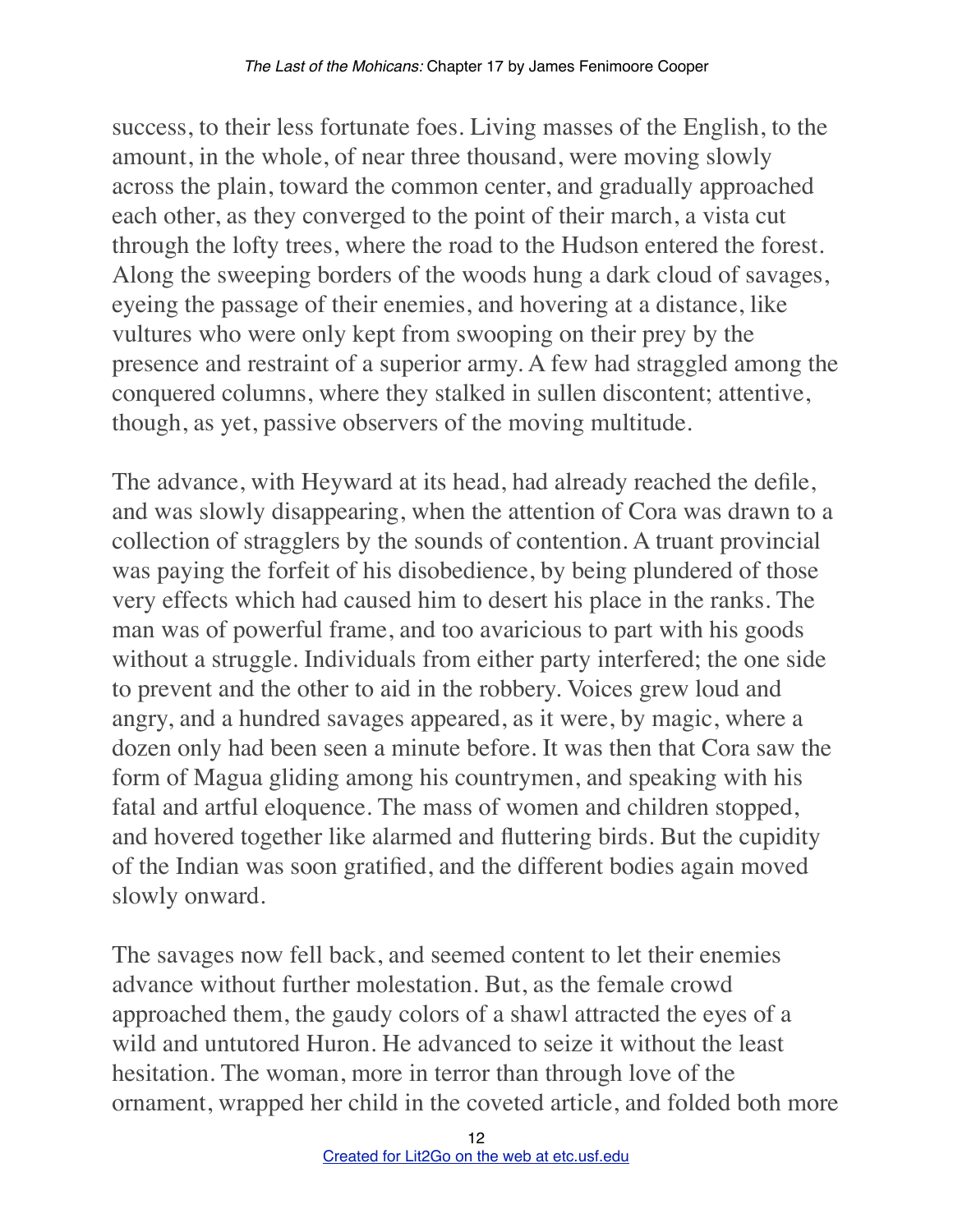closely to her bosom. Cora was in the act of speaking, with an intent to advise the woman to abandon the trifle, when the savage relinquished his hold of the shawl, and tore the screaming infant from her arms. Abandoning everything to the greedy grasp of those around her, the mother darted, with distraction in her mien, to reclaim her child. The Indian smiled grimly, and extended one hand, in sign of a willingness to exchange, while, with the other, he flourished the babe over his head, holding it by the feet as if to enhance the value of the ransom.

"Here––here––there––all––any––everything!" exclaimed the breathless woman, tearing the lighter articles of dress from her person with ill– directed and trembling fingers; "take all, but give me my babe!"

The savage spurned the worthless rags, and perceiving that the shawl had already become a prize to another, his bantering but sullen smile changing to a gleam of ferocity, he dashed the head of the infant against a rock, and cast its quivering remains to her very feet. For an instant the mother stood, like a statue of despair, looking wildly down at the unseemly object, which had so lately nestled in her bosom and smiled in her face; and then she raised her eyes and countenance toward heaven, as if calling on God to curse the perpetrator of the foul deed. She was spared the sin of such a prayer for, maddened at his disappointment, and excited at the sight of blood, the Huron mercifully drove his tomahawk into her own brain. The mother sank under the blow, and fell, grasping at her child, in death, with the same engrossing love that had caused her to cherish it when living.

At that dangerous moment, Magua placed his hands to his mouth, and raised the fatal and appalling whoop. The scattered Indians started at the well–known cry, as coursers bound at the signal to quit the goal; and directly there arose such a yell along the plain, and through the arches of the wood, as seldom burst from human lips before. They who heard it listened with a curdling horror at the heart, little inferior to that dread which may be expected to attend the blasts of the final summons.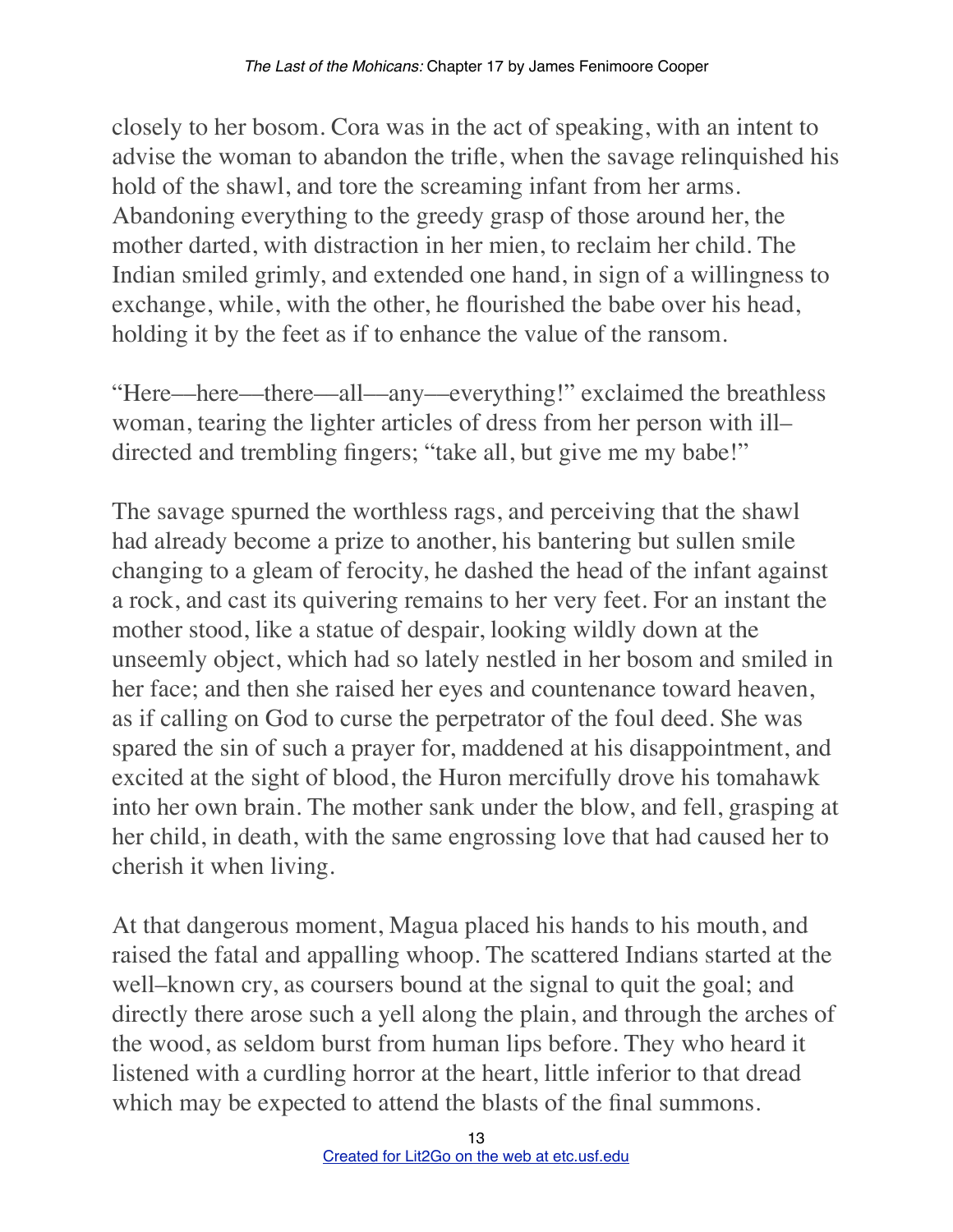More than two thousand raving savages broke from the forest at the signal, and threw themselves across the fatal plain with instinctive alacrity. We shall not dwell on the revolting horrors that succeeded. Death was everywhere, and in his most terrific and disgusting aspects. Resistance only served to inflame the murderers, who inflicted their furious blows long after their victims were beyond the power of their resentment. The flow of blood might be likened to the outbreaking of a torrent; and as the natives became heated and maddened by the sight, many among them even kneeled to the earth, and drank freely, exultingly, hellishly, of the crimson tide.

The trained bodies of the troops threw themselves quickly into solid masses, endeavoring to awe their assailants by the imposing appearance of a military front. The experiment in some measure succeeded, though far too many suffered their unloaded muskets to be torn from their hands, in the vain hope of appeasing the savages.

In such a scene none had leisure to note the fleeting moments. It might have been ten minutes (it seemed an age) that the sisters had stood riveted to one spot, horror–stricken and nearly helpless. When the first blow was struck, their screaming companions had pressed upon them in a body, rendering flight impossible; and now that fear or death had scattered most, if not all, from around them, they saw no avenue open, but such as conducted to the tomahawks of their foes. On every side arose shrieks, groans, exhortations and curses. At this moment, Alice caught a glimpse of the vast form of her father, moving rapidly across the plain, in the direction of the French army. He was, in truth, proceeding to Montcalm, fearless of every danger, to claim the tardy escort for which he had before conditioned. Fifty glittering axes and barbed spears were offered unheeded at his life, but the savages respected his rank and calmness, even in their fury. The dangerous weapons were brushed aside by the still nervous arm of the veteran, or fell of themselves, after menacing an act that it would seem no one had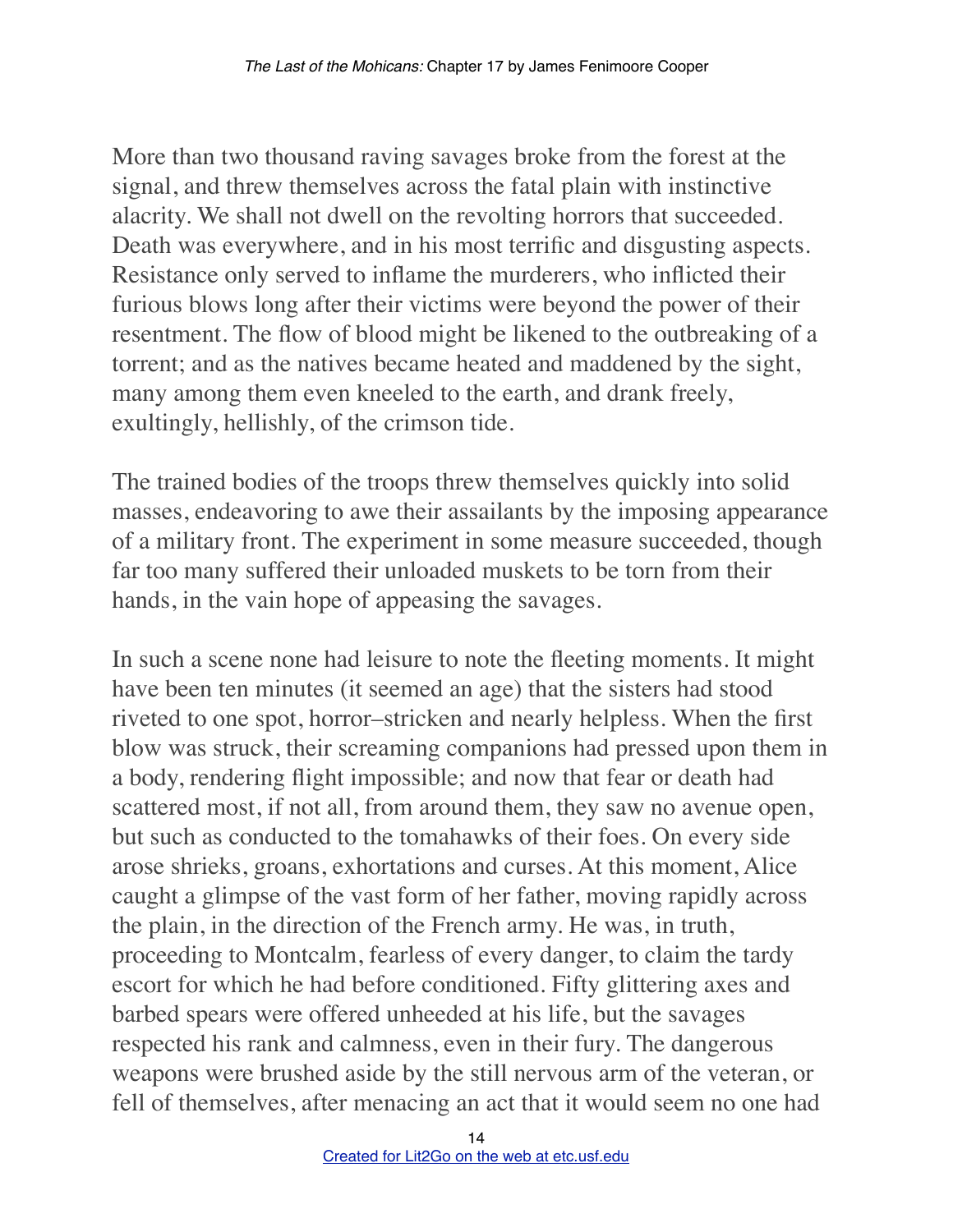courage to perform. Fortunately, the vindictive Magua was searching for his victim in the very band the veteran had just quitted.

"Father––father––we are here!" shrieked Alice, as he passed, at no great distance, without appearing to heed them. "Come to us, father, or we die!"

The cry was repeated, and in terms and tones that might have melted a heart of stone, but it was unanswered. Once, indeed, the old man appeared to catch the sound, for he paused and listened; but Alice had dropped senseless on the earth, and Cora had sunk at her side, hovering in untiring tenderness over her lifeless form. Munro shook his head in disappointment, and proceeded, bent on the high duty of his station.

"Lady," said Gamut, who, helpless and useless as he was, had not yet dreamed of deserting his trust, "it is the jubilee of the devils, and this is not a meet place for Christians to tarry in. Let us up and fly."

"Go," said Cora, still gazing at her unconscious sister; "save thyself. To me thou canst not be of further use."

David comprehended the unyielding character of her resolution, by the simple but expressive gesture that accompanied her words. He gazed for a moment at the dusky forms that were acting their hellish rites on every side of him, and his tall person grew more erect while his chest heaved, and every feature swelled, and seemed to speak with the power of the feelings by which he was governed.

"If the Jewish boy might tame the great spirit of Saul by the sound of his harp, and the words of sacred song, it may not be amiss," he said, "to try the potency of music here."

Then raising his voice to its highest tone, he poured out a strain so powerful as to be heard even amid the din of that bloody field. More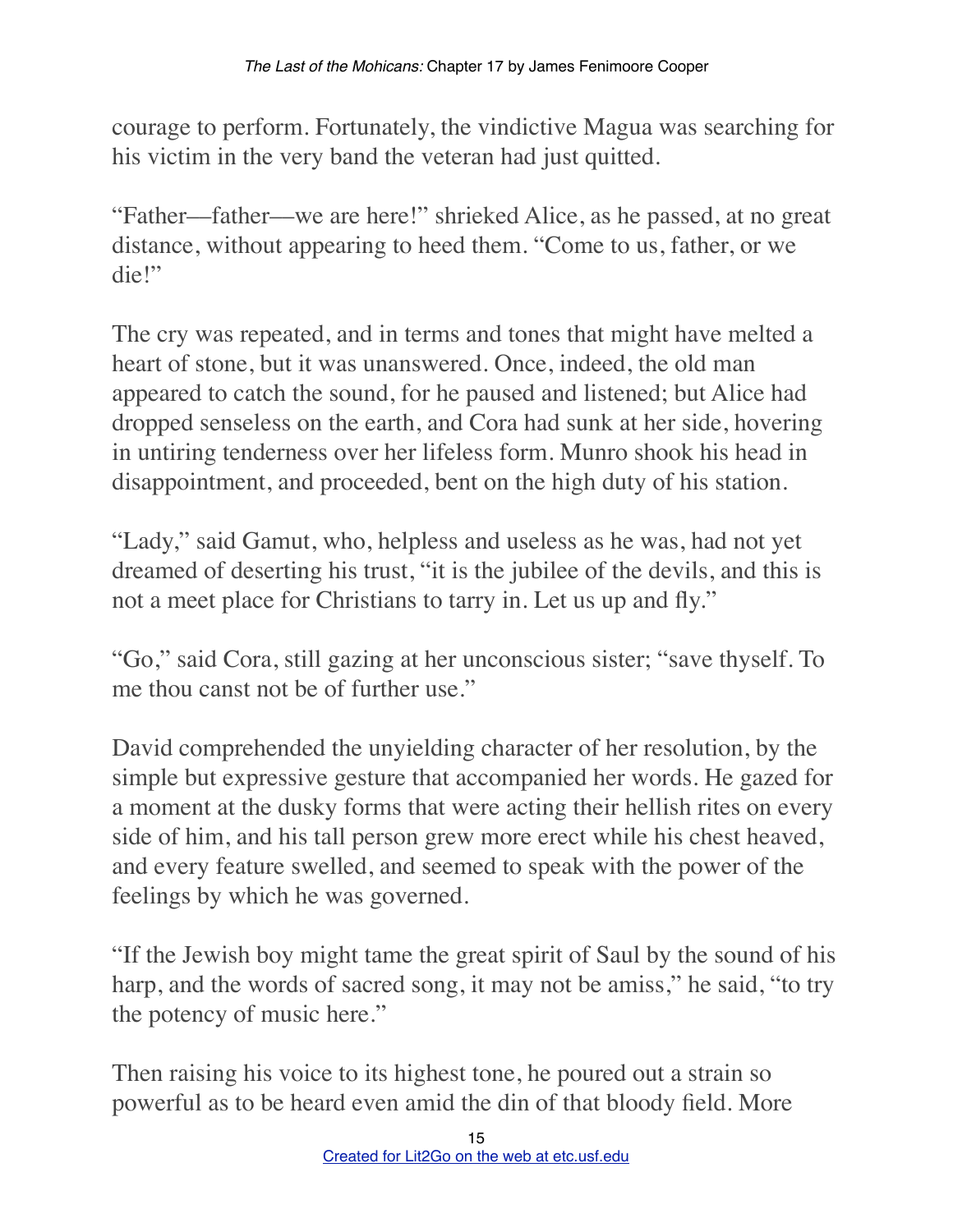than one savage rushed toward them, thinking to rifle the unprotected sisters of their attire, and bear away their scalps; but when they found this strange and unmoved figure riveted to his post, they paused to listen. Astonishment soon changed to admiration, and they passed on to other and less courageous victims, openly expressing their satisfaction at the firmness with which the white warrior sang his death song. Encouraged and deluded by his success, David exerted all his powers to extend what he believed so holy an influence. The unwonted sounds caught the ears of a distant savage, who flew raging from group to group, like one who, scorning to touch the vulgar herd, hunted for some victim more worthy of his renown. It was Magua, who uttered a yell of pleasure when he beheld his ancient prisoners again at his mercy.

"Come," he said, laying his soiled hands on the dress of Cora, "the wigwam of the Huron is still open. Is it not better than this place?"

"Away!" cried Cora, veiling her eyes from his revolting aspect.

The Indian laughed tauntingly, as he held up his reeking hand, and answered: "It is red, but it comes from white veins!"

"Monster! there is blood, oceans of blood, upon thy soul; thy spirit has moved this scene."

"Magua is a great chief!" returned the exulting savage, "will the dark– hair go to his tribe?"

"Never! strike if thou wilt, and complete thy revenge." He hesitated a moment, and then catching the light and senseless form of Alice in his arms, the subtle Indian moved swiftly across the plain toward the woods.

"Hold!" shrieked Cora, following wildly on his footsteps; "release the child! wretch! what is't you do?"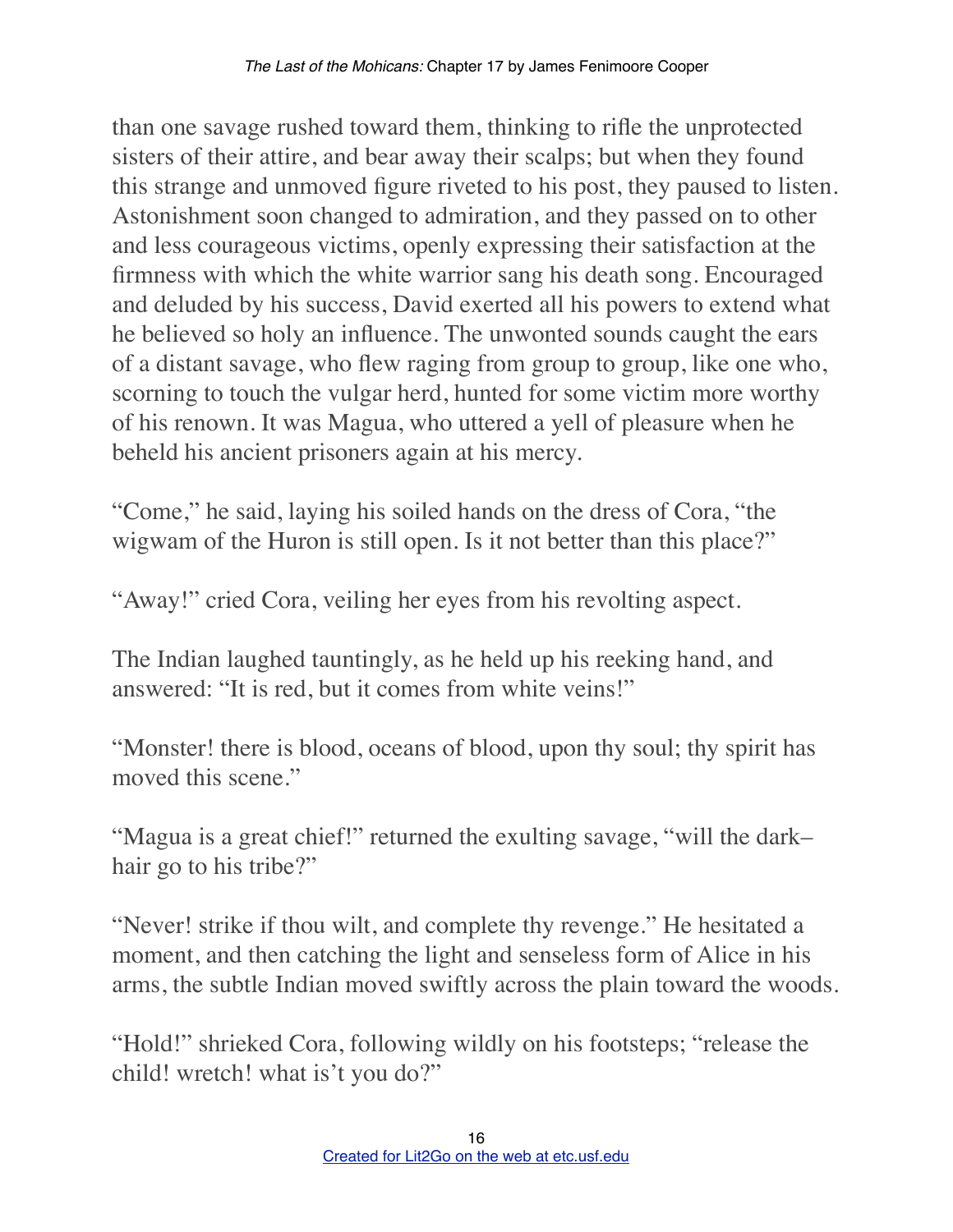But Magua was deaf to her voice; or, rather, he knew his power, and was determined to maintain it.

"Stay––lady––stay," called Gamut, after the unconscious Cora. "The holy charm is beginning to be felt, and soon shalt thou see this horrid tumult stilled."

Perceiving that, in his turn, he was unheeded, the faithful David followed the distracted sister, raising his voice again in sacred song, and sweeping the air to the measure, with his long arm, in diligent accompaniment. In this manner they traversed the plain, through the flying, the wounded and the dead. The fierce Huron was, at any time, sufficient for himself and the victim that he bore; though Cora would have fallen more than once under the blows of her savage enemies, but for the extraordinary being who stalked in her rear, and who now appeared to the astonished natives gifted with the protecting spirit of madness.

Magua, who knew how to avoid the more pressing dangers, and also to elude pursuit, entered the woods through a low ravine, where he quickly found the Narragansetts, which the travelers had abandoned so shortly before, awaiting his appearance, in custody of a savage as fierce and malign in his expression as himself. Laying Alice on one of the horses, he made a sign to Cora to mount the other.

Notwithstanding the horror excited by the presence of her captor, there was a present relief in escaping from the bloody scene enacting on the plain, to which Cora could not be altogether insensible. She took her seat, and held forth her arms for her sister, with an air of entreaty and love that even the Huron could not deny. Placing Alice, then, on the same animal with Cora, he seized the bridle, and commenced his route by plunging deeper into the forest. David, perceiving that he was left alone, utterly disregarded as a subject too worthless even to destroy, threw his long limb across the saddle of the beast they had deserted, and